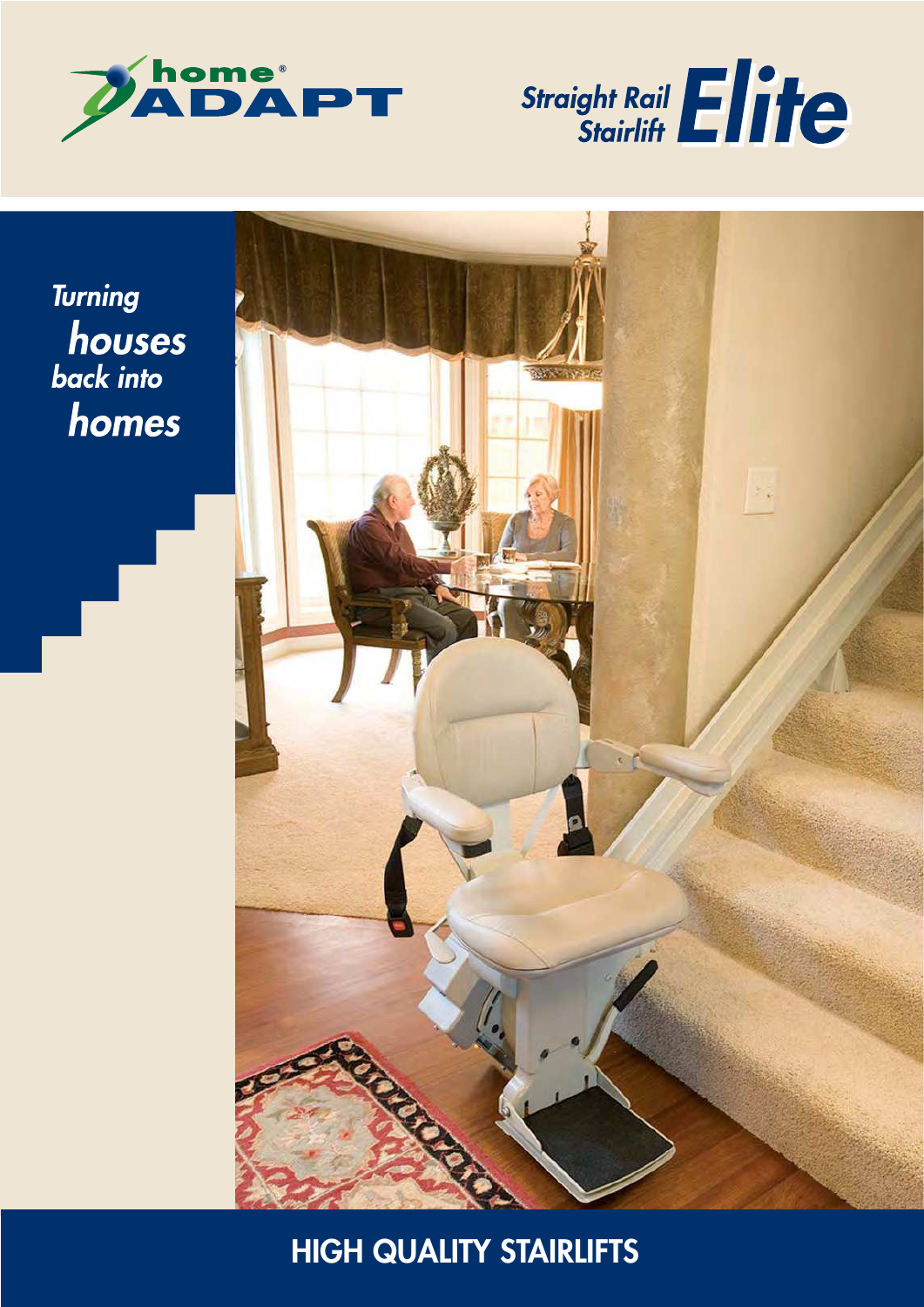*The seat swivels at the top landing for easy entry/exit. At time of installation, the seat can also be set to swivel at the bottom of the stairs.*

*Adjustable space between the armrests.*

### *Obstruction sensor*

 *The soft start/stop feature combined with the rack and <sup>p</sup>inion drive provide a smooth ride which is exceptionally quiet. The covered gear rack gives you a clean and attractive rail.*

> *The seat, armrests and footrest all fold up for a tight park position.*



*With adjustable seat height and low footrest height, you will be totally at ease when using the lift.*

# Straight Rail Elite

### *Safety*

### *Swivelling seat*

# *Rated user weight capacity: 28.5 stone*

## *Adjustable*

### *Battery powered*

### *Quiet and smooth operation*

### *Compact*

# *Comfort Clean and simple rail* The simple, unique design of

*You don't have to be limited by stairs anymore, so enjoy the home you love, upstairs and down!* 

The lift uses two 12-volt batteries that are continuously charged from the household power supply when the lift is parked at the top and bottom of the rail. The Elite features strip charge contacts for more flexibility when parking. You have access to your upstairs and downstairs, even if electrical service in your home is interrupted.



Contoured seat for maximum comfort. The seatbelt is retractable as not to be in the way.

the rail hides all mechanical components.





The footplate and carrier safety sensors stop the lift if the slightest obstacle is in the way.

The two wireless call/send controls make installation simple and clean with no wires running along the wall.